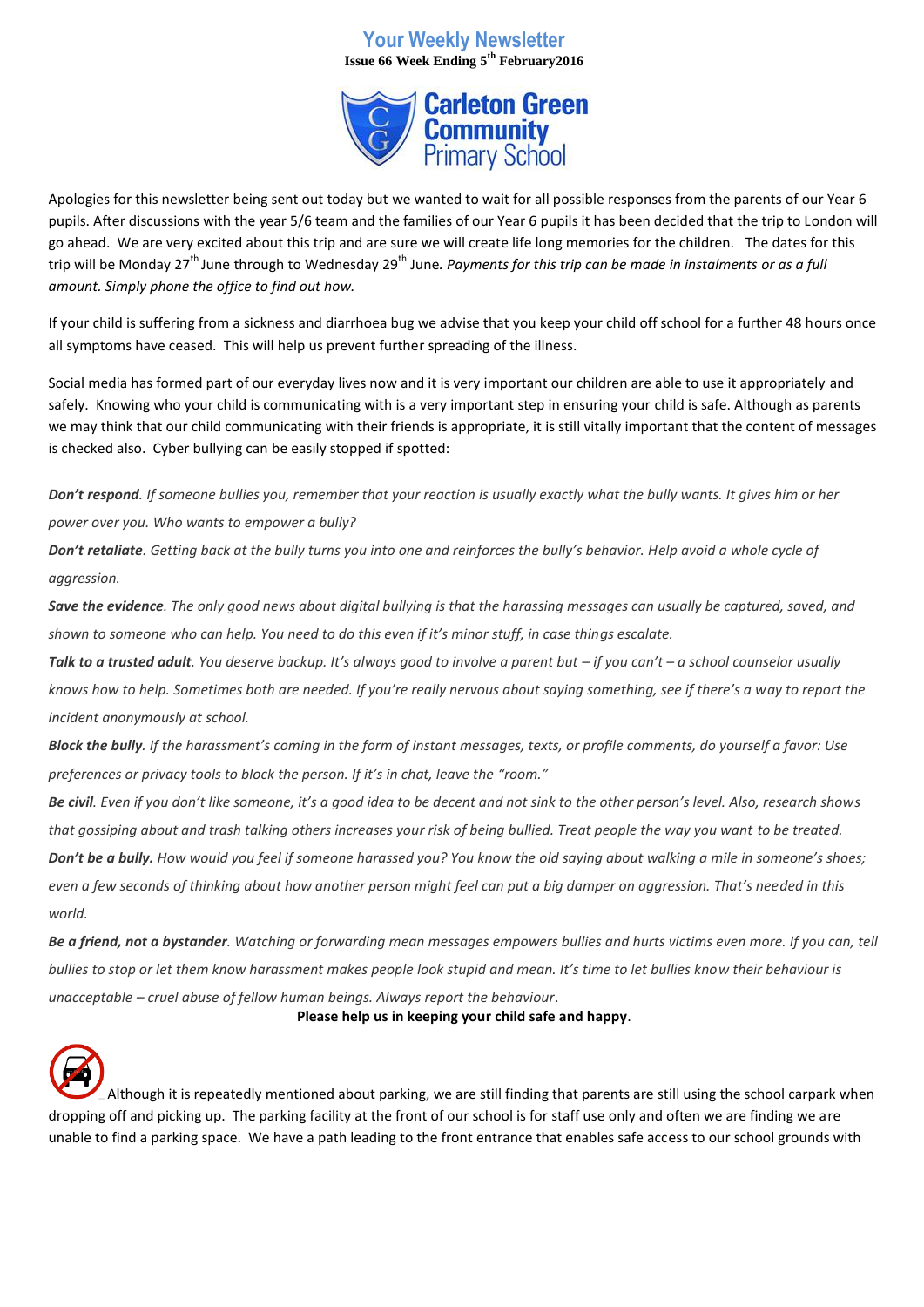no requirement for pedestrians to cross our carpark. We ask that you refrain from entering the carpark in the future please in an effort to keep all safe.

Strangely we have seen the appearance of chewing gum in school despite this being something that is not permitted in school. Can you please ensure that your child does not bring chewing gum to school?

The Sports Page @ Carleton Green

Wow, what another busy, sporty week we have had!

The children in year 3 and 4 had a fantastic morning of OAA (Outdoor Adventure Activities). The children were split into their houses and had an exciting morning of team building and problem solving. The children were solving Maths and Literacy problems around their Volcano and Earthquake topic. The children had OAA including; trusting their team members to guide each other through a memory obstacle course whilst some members were blind-folded, non-verbal communication bench games and racing to find out if facts were true or false. The children (and staff) really enjoyed themselves!

On Wednesday evening our football team played fantastically against Breck School. The children drew 0-0. Well done!

A huge WELL DONE to all of the children that took part in the Rossall Biathlon. The children were in high spirits and behaved exceptionally well all day. There were over 230 competitors!

A huge WELL DONE to Katie Weller who WON the Year 6 girls and a huge WELL DONE to Amy Weller who came SECOND in the year 5 girls (it must run in the family).

Thank you to everyone who has brought me their photographs this week. It is lovely to see how active and healthy you all are. This week I had photos of dancers, swimmers and rock climbers!

I would really like to promote the variety of sport and active lifestyles our children are involved in outside of school, so please send in a photograph of yourself participating in your favourite activity.

Let's see how active and healthy we all are!

These are to be no bigger than 6 x 4 inch and to be sent to **MISS HOWARTH.**

Kind Regards,

.

Miss Howarth PE and SSP Co-Ordinator

# **Star of the Week certificates have been awarded to**:

| Oscar Croft-Waterhouse from | Daniel McClaren from Green   |
|-----------------------------|------------------------------|
| <b>Yellow Ducklings</b>     | <b>Ducklings</b>             |
| Lexi Nelson from Parrots    | Mia Mattinson from Herons    |
| Kaysha Ryan from Robins     | Sydney Terry from Owls       |
| Jack Kershaw from Doves     | Cole Dixon from Kestrels     |
| Jodie Williams from Hawks   | Alana Ratcliffe from Falcons |
| Euan Green from Eagles      | Well done everyone!          |

Dates to note *(this list is by no means exhaustive so please keep* 

*looking for additional events and information)*

Tuesday  $9^{th}$  February – Parrots Class assembly 15:00-15:30

Thursday 11<sup>th</sup> February - meeting for Yr 5 parents regarding Ghyll Head trip. 15:30

**Friday 12th February – OPEN AFTERNOON from 14:30. All are invited to come and share the work the children have been**